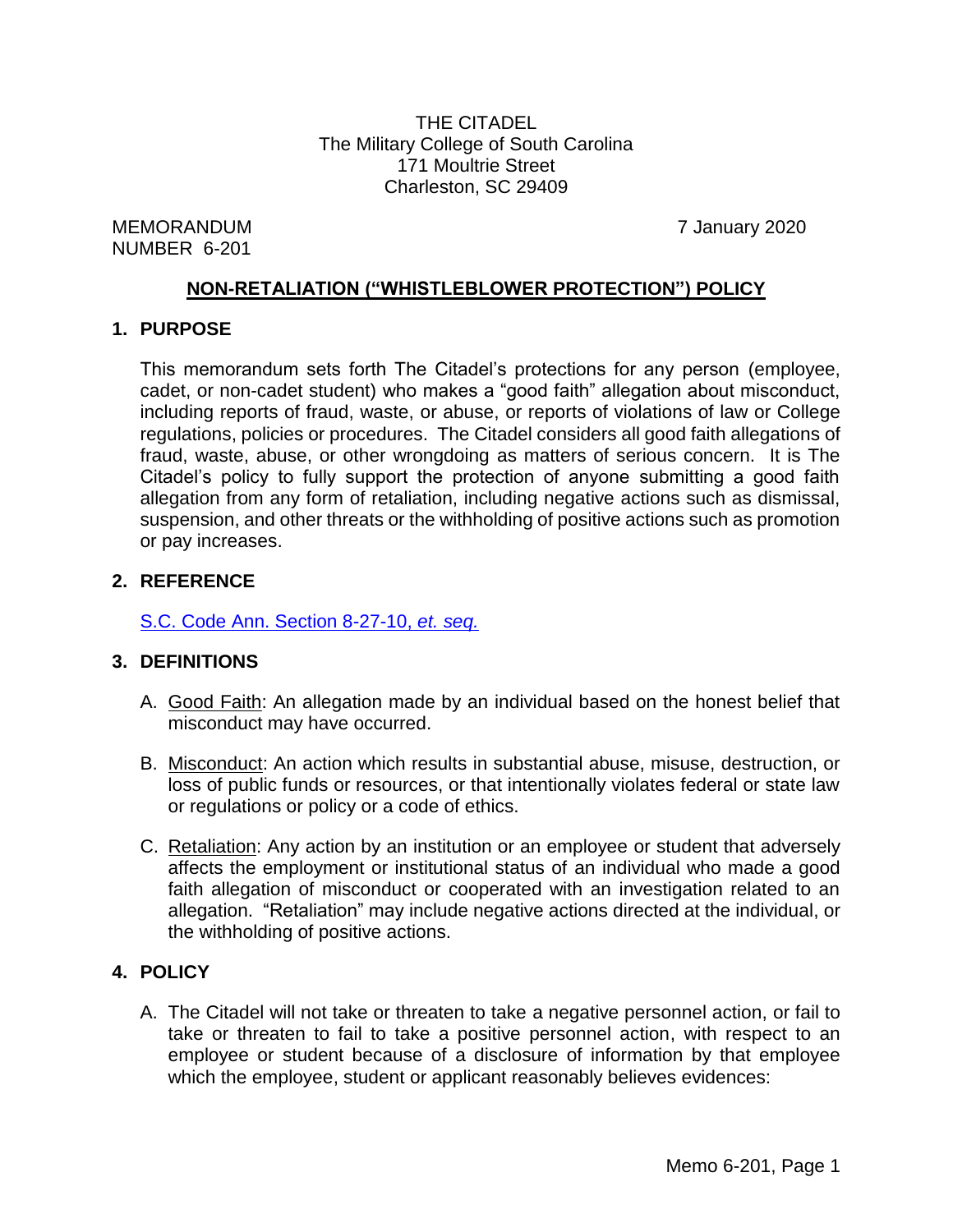- 1. Any violation of any law, rule, regulation, policy, or procedure; or
- 2. Gross mismanagement, a gross waste of funds, an abuse of authority, or a substantial and specific danger to public health or safety.
- B. To be eligible for the protections prescribed in Section 4.A, the employee or student must disclose information in good faith to the employee's supervisor or to an appropriate college authority. See [Annex A](#page-3-0) for a representative list of "appropriate authorities" and their contact information.
- C. Individuals are encouraged to submit good faith allegations in writing to provide a clear and understandable description of the concern. However, individuals may make oral allegations directly to an appropriate authority, either in person, electronically, or telephonically. All reports should focus on the facts and avoid speculation and drawing conclusions. Anonymous reports may be submitted to the EthicsPoint hotline (see [Annex A\)](#page-3-0) or directly to the appropriate authorities, with the exception of Citadel Public Safety. The Citadel will undertake reasonable and practical efforts to protect the confidentiality of individuals who, in good faith, report an allegation of misconduct.
- D. The right of protection for reporters does not include protection from disciplinary action if the report is found to be false, baseless, and/or not made in good faith. Any disclosure not made in good faith, and disclosure to any individual other than those identified herein, may subject the employee or student to disciplinary action. The Citadel may also take disciplinary action against a reporter for actions independent of a good faith report, to include independent actions of misconduct.

### **5. COMPLIANCE**

A failure to comply with this policy could result in the reluctance of individuals to file good faith allegations of improper or illegal behavior. Retaliating against such individuals can result in disciplinary action, up to and including termination of employment (employee) or disciplinary action, up to and including expulsion (student).

### **6. NOTES**

### **A. Dates of official enactment and amendments:**

Approved by the Senior Vice President for Operations and Administration on 7 January 2020.

Non-substantive changes include adding clarification of non-retaliation protection for students (cadets and non-cadet students).

#### **B. Responsible Department:**

Office of Institutional Compliance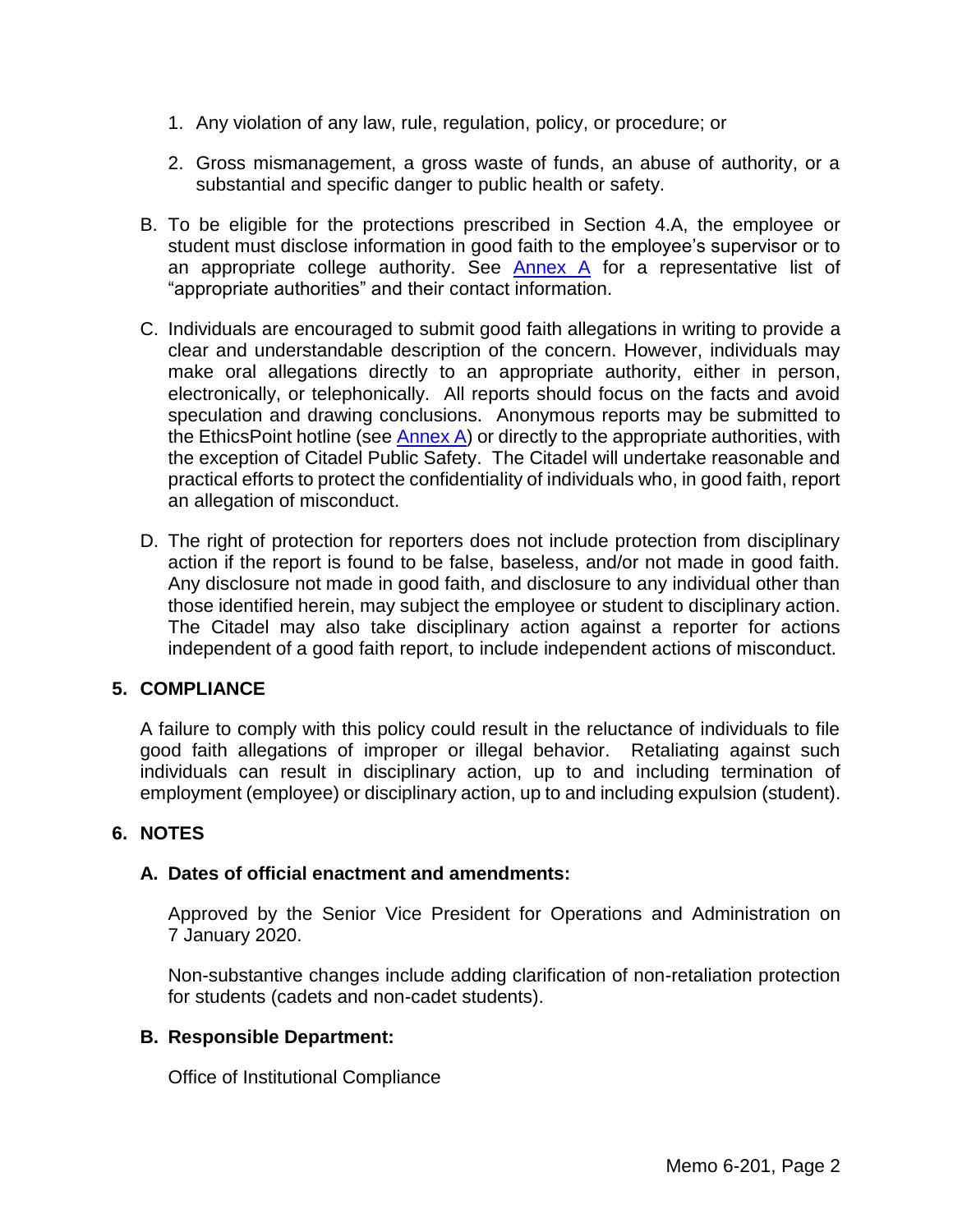# **C. Responsible Official:**

Chief Compliance Officer

## **D. Cross References:**

[Blue Book](http://www.citadel.edu/root/images/commandant/blue-book.pdf)

[Fraud, Waste & Abuse and Compliance Hotline](http://www.citadel.edu/root/images/Policies/fraud-waste-abuse-and-compliance-hotline-policy.pdf) Policy

# **7. RESCISSION**

Memorandum 6-201, dated 19 November 2019.

## **8. REVIEW**

This policy shall be reviewed every two (2) years, or as necessary.

FOR THE PRESIDENT:

//Signed, TGP, 7 January 2020// OFFICIAL THOMAS G. PHILIPKOSKY Colonel, USAF, Retired Senior Vice President for Operations and Administration

Attachment [Annex A, Contact Information](#page-3-0)